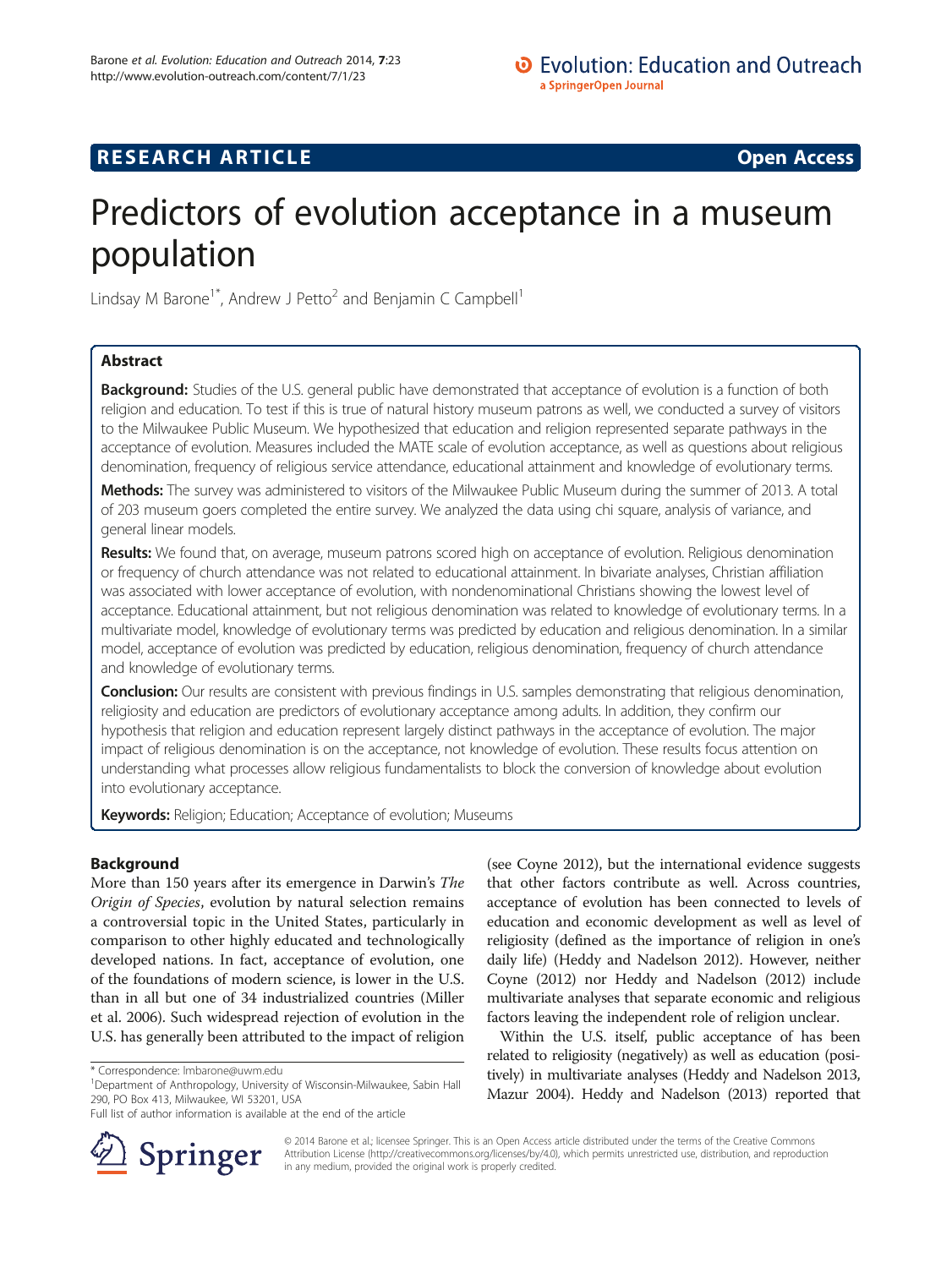variation in acceptance of evolution across states was independently predicted by three variables: high school completion, college attendance, and religiosity. Importantly, variation in GDP per capita by state was significantly related to religiosity (negatively), educational attainment (positively), and evolution acceptance (positively). Yet, state GDP per capita was not an independent predictor of acceptance of evolution in the multivariate model. In other words, economic development appears to influence the acceptance of evolution through its association with education and religiosity, at least within the relatively narrow range of economic development represented by state-level differences within the United States.

Mazur [\(2004\)](#page-10-0) reported similar findings at the national level, using individual level, rather than aggregate, data. Based on a single question from the 1992, 1993 and 2000 general social survey (GSS), acceptance of evolution was negatively related to fundamentalist religious affiliation and political conservatism and positively related to educational attainment. In contrast, regional differences, urban/rural residence, and dogmatism were not significant predictors of acceptance of evolution. When viewed together, the results from Mazur ([2004](#page-10-0)) and Heddy and Nadelson ([2013](#page-10-0)) provide clear evidence that both religion and education play a significant role in the acceptance of evolution among the U.S. general public and need to be considered in tandem.

The pathway by which education is associated with greater acceptance of evolution seems obvious. Education is expected to increase knowledge of evolution, which in turn should lead to greater acceptance. A variety of studies of students supports this pathway (Lombrozo et al. [2008](#page-10-0), Nadelson and Sinatra [2009,](#page-10-0) Nadelson and Southerland [2010\)](#page-10-0), while simultaneously suggesting that the effect of education on evolution acceptance is relatively weak.

The education pathway is complicated by the evidence which suggests that people may be very knowledgeable about evolution while simultaneously rejecting the science and thus registering a low level of evolution acceptance. Mayrl and Uecker [\(2011](#page-10-0)) have argued that the reason why education may have less of an impact on evolution acceptance than expected is that many individuals with creationist beliefs who attain high levels of education (even within the sciences) maintain close social ties with individuals who share their creationist belief structures.

The second pathway, by which religion independently leads to reduced acceptance of evolution, could operate in two ways, either by reduced exposure to evolution or by reducing an individual's susceptibility to evolutionary knowledge. For instance, Hawley et al. [\(2011\)](#page-10-0) find that among Kansas undergraduates both religious/political conservatism and creationist reasoning are negatively related to exposure to evolution. However, Lombrozo et al. ([2008](#page-10-0)) report that among UC-Berkeley undergraduates, religiosity is negatively and significantly related to acceptance of evolution, but not to knowledge of or attitudes about science. Thus religious involvement may affect acceptance of evolution directly or through an effect on knowledge of evolution.

Figure [1](#page-2-0) represents the proposed pathways by which education and religious affiliation may influence acceptance of evolution independently. One pathway starts with education and leads to knowledge about evolution which in turn is associated with a greater acceptance of evolution. In addition, education may influence evolution acceptance indirectly by creating a context in which knowledge of evolution is interpreted positively. The other pathway starts with religious affiliation, which may promote exposure to religious teachings and in turn result in a lower level of evolution acceptance. Additionally, religious involvement may lead to exposure to church teachings which directly contradict evolution, resulting in decreased acceptance of evolution.

It is important to note that our proposed pathways are not meant as exclusive influences on evolution acceptance. While the project we have developed examines education and religion-related pathways (in what could be termed a "sociocultural pathway model"), other factors have been suggested to play a role in acceptance of evolutionary theory. In particular, Evans and Lane ([2011](#page-10-0)) propose that creationist reasoning and evolutionary understanding are best considered jointly as a function of intuitive and analytic beliefs. Furthermore, it has been suggested that factors such as feeling of certainty (Ha et al. [2012](#page-10-0)) and suspicion of science (Eve et al. [2004](#page-10-0)) are important in one's willingness to embrace evolution. These distinctions between external influences (such as education and religion) and internal influences (personal beliefs and cognitive processes) are meaningful, yet best understood as a complex network of interconnected elements which ultimately influence evolution acceptance. The dual pathway sociocultural model we have previously described is primarily concerned with examining the effect of external, sociocultural influences on evolution acceptance.

To determine the validity of these two pathways to acceptance of evolution, we conducted a survey at the Milwaukee Public Museum, an anthropology and natural history museum which sees more than 700,000 visitors annually (Milwaukee Public Museum [2014\)](#page-10-0). While the museum population is not representative of the general public it does provide greater diversity than other populations in which acceptance of evolution has been tested, including college students (Hawley et al. [2011](#page-10-0), Lombrozo et al. [2008](#page-10-0)) and teachers in training (Deniz et al. [2008](#page-10-0), Ha et al. [2012\)](#page-10-0).

# Methods

## Questionnaire construction

We developed a two-page questionnaire to administer to visitors at the Milwaukee Public Museum, and IRB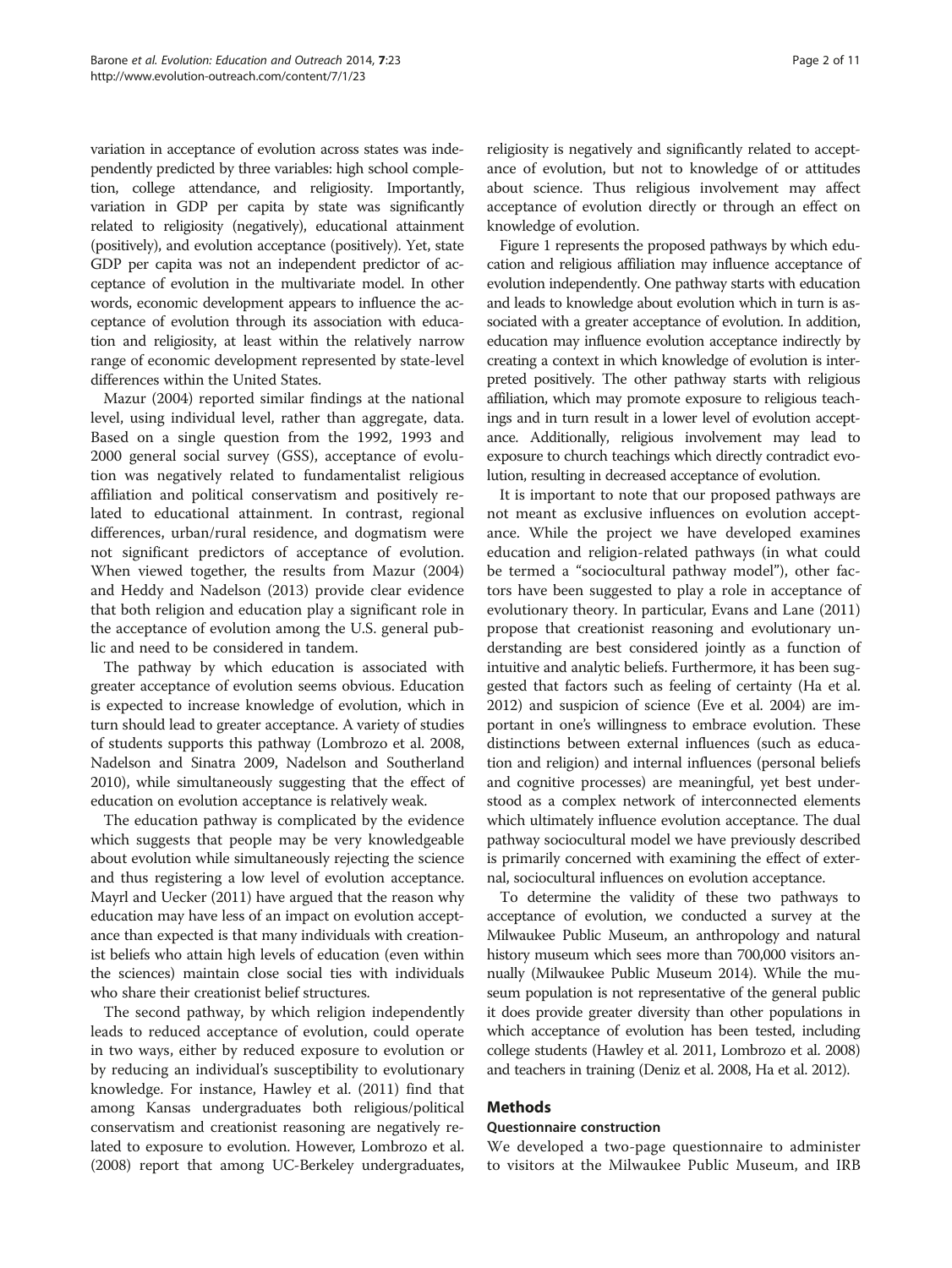<span id="page-2-0"></span>

approval was obtained through the University of Wisconsin-Milwaukee (protocol no. 13.375). The survey was comprised of basic demographic data including age, sex, and city of residence. Participants were asked to provide their highest degree obtained as well as what that degree focused on, and both degree and major were included in our analysis. In addition, we asked participants to provide us with information about their religious affiliation as well as the frequency with which they attended services or activities as a way of measuring individual religiosity. Two additional questions about whether it was appropriate for the museum to have a human evolution exhibit were also included, including the possibility of an open-ended response. These results of these questions have been reported in Barone and Campbell ([2014](#page-10-0)).

Acceptance of evolutionary theory was assessed by the Measure of the Acceptance of the Theory of Evolution (MATE). The MATE device is a twenty-item Likert-scaled questionnaire developed by Rutledge and Warden [\(1999](#page-10-0)) designed to assess attitudes about evolutionary theory. Previous studies of evolution in natural history museums have focused on the understanding of evolutionary knowledge and concepts (Evans et al. [2010](#page-10-0), MacFadden et al. [2007,](#page-10-0) Spiegel et al. [2006](#page-10-0)), but fewer have emphasized acceptance of evolution on the part of visitors (Growick [2007,](#page-10-0) Mitchell [2010](#page-10-0)). This is the first examination of evolution acceptance in the museum context which has employed the MATE.

The MATE was designed to measure personal beliefs about evolution, rather than providing a measurement of knowledge of evolutionary theory. Developed and validated by Rutledge and Warden ([1999\)](#page-10-0) in a population of high school biology teachers, the MATE has subsequently been used to study biology teacher acceptance of evolution (Rutledge and Warden [2000,](#page-10-0) Trani [2004\)](#page-10-0) and has been tested as a tool for use among university students (Rutledge and Warden [2007](#page-10-0)).

Because the MATE was demonstrated to be a reliable tool for measuring the acceptance of evolution among non-biology major undergraduate students (Rutledge and Warden [2007\)](#page-10-0), we thought the instrument to be potentially useful for measuring evolution acceptance in other populations with a greater range of variation, including levels of education and differing religious backgrounds. Written in language that is similar to what visitors would encounter in label text at the museum, it is not demanding in terms of reading comprehension. Completion takes approximately 5 minutes, creating a time investment for visitors that stopped to complete the survey. We believe this investment of time is one of the issues with using a survey tool like this in a museum setting, and is perhaps the primary reason 77 of our 336 participants did not complete this part of the questionnaire.

As knowledge of evolution and acceptance of evolution are distinct concepts, but may be influenced by similar factors, we also included a section to conduct an assessment of participant's knowledge of evolution. Assessing knowledge in a museum environment can be troublesome, as there are a number of factors at play (Bell et al. [2009](#page-10-0)) not least of which is the individual's preexisting knowledge (termed the "entrance narrative" by Doering [\(1999](#page-10-0))). Diamond and colleagues ([2009\)](#page-10-0) describe the role of recognition in visitor surveys on retention of exhibit content as being similar to that of a multiple-choice test and argue that this style of inquiry is best for an informal educational setting such as a museum.

Given that we were not concerned with a particular museum exhibit and instead were simply examining what visitors to the MPM know, we elected to use a simple term identification task as a measurement of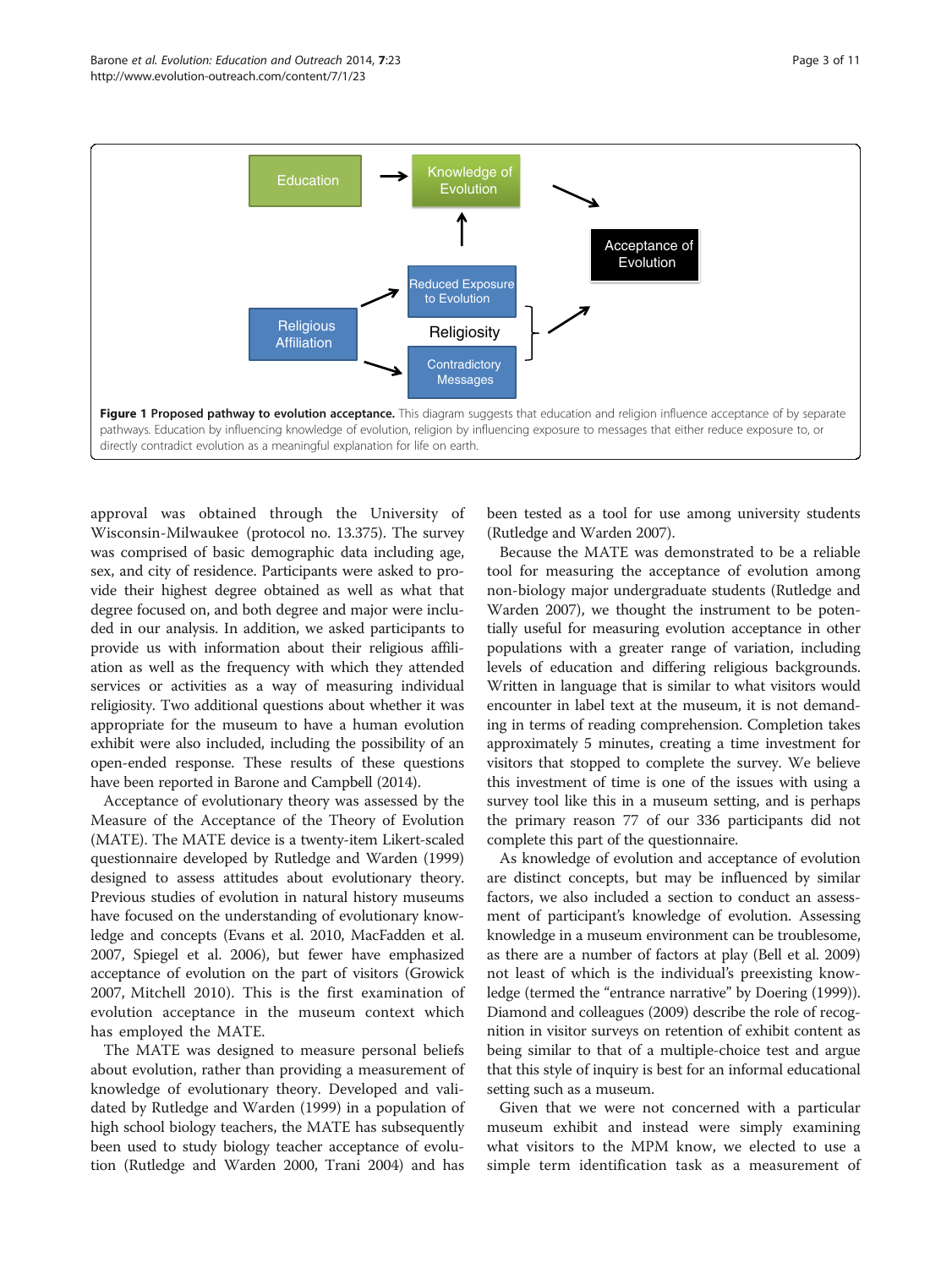recognition and knowledge. This was accomplished by using a matrix of 27 terms commonly taught in an introductory physical anthropology or biology course. The chosen terms included various hominin species names, biological processes, and historical figures. Visitors were asked to place an "x" next to every term with which they were familiar. However, we did not ask visitors to define the terms with which they were familiar, so this measure does not test a deeper knowledge of evolution. Thus, to be conservative we refer to the measure as "familiarity with evolutionary terms" or "evolutionary familiarity".

# Data collection

The survey was carried out during the summer of 2013 by one of the co-authors (LMB) and a graduate student assistant. Because the ground floor of the Milwaukee Public Museum serves as a cafeteria for the museum as well as the county courthouse, data collection took place on the exhibit floors, thus ensuring that participants were actively visiting the museum. In order to maximize exposure to visitors, data collection alternated between two locations on the exhibit floors. Adult visitors who were not with tour groups (or acting as school chaperones) were approached at random and asked to stop and share their thoughts regarding human evolution and the museum. Upon completion, each survey was dated and given a sequential number as a unique identifier.

# Statistical analysis

Statistical analysis took part in four steps. First, to determine if there were differences in the outcome variables (knowledge of terms and MATE score) across groups for each of the predictor variables, ANOVA models were run. Differences between specific groups were tested using the Bonferroni correction. In the case of a predictor variable with only two categories, a t-test was used. The relationship between the two continuous outcome variables, knowledge of terms and acceptance of evolution was determined based on Pearson's correlation. Chi-square was used to the test the relationship between categorical variables. Next, variables of interest were included as predictors of the two outcome variables in multivariate general linear models (GLM). GLM can accommodate both categorical and continuous variables with continuous variables treated as co-variates. Two different models were estimated. The first predicted the familiarity with evolutionary terms, while the second predicted acceptance of evolution, and included familiarity with terms as a predictor. Finally, to test for internal consistency, Cronbach's alpha was calculated for the study sample.

# **Results**

# Descriptive statistics

Of the 259 individuals who complete the MATE questions, 54% were male and 46% were female. Survey respondents ranged in age from 18 to 80 years of age with only a limited number (9) over the age of 70 years. This was the first visit to the museum for 29% of those surveyed, and 21% were members. Respondents were nearly evenly divided between the greater Milwaukee area, the rest of Wisconsin and the rest of the U.S. with only a handful (3) from outside the U.S. Because this survey was focused on acceptance of evolution in the U.S., these three individuals were removed from further analyses.

Descriptive statistics for the variables used to predict acceptance of evolution are shown in Table [1.](#page-4-0) Religious affiliation was primarily Christian with about equal numbers of Catholics (21%), Protestants (26%) and nondenominational Christians (19%). It is important to note that non-denominational is a common descriptor for many "megachurches", which tend to be fundamentalist in outlook. About as many individuals stated they had no religious affiliation (21%) as those who said they were Catholic. Other religious groups, including Jews (5), Hindus (2), and Muslims (0) were very sparsely represented. These individuals were placed with those who answered Other (19) in the Other category to avoid small cell sizes.

Respondents reported a wide range of education levels, from those that did not finish school to those with advanced degrees (including PhD, JD, MD, and PharmD). Individuals who attended trade schools or specific training courses were placed with those who had some college. The largest group in this sample was individuals with a college education (40%), followed by those with some college (28%). Only 159 individuals complete the question about their college concentration, so this variable was not used in the analyses.

Finally, frequency of church attendance ranged from never to more than once a week. However, only one individual reported attending services more than once a week and was reclassified with those who said they attended weekly, creating the category of once a week or more.

In contrast to the predictors, both of our outcome variables are continuous and results are captured in Table [2.](#page-4-0) The MATE score ranged from 22 to 100, almost the entire 20–100 range. The average was  $79.5 \pm 18.0$ , suggesting a reasonably high acceptance of evolution over the entire samples. These figures are discussed in more detail in Barone and Buntin ([2014](#page-10-0)). The number of evolutionary terms identified correctly include the entire range from 0–28, with an average of  $17.4 \pm 5.9$ . The roughly 60% correctly identified suggests a somewhat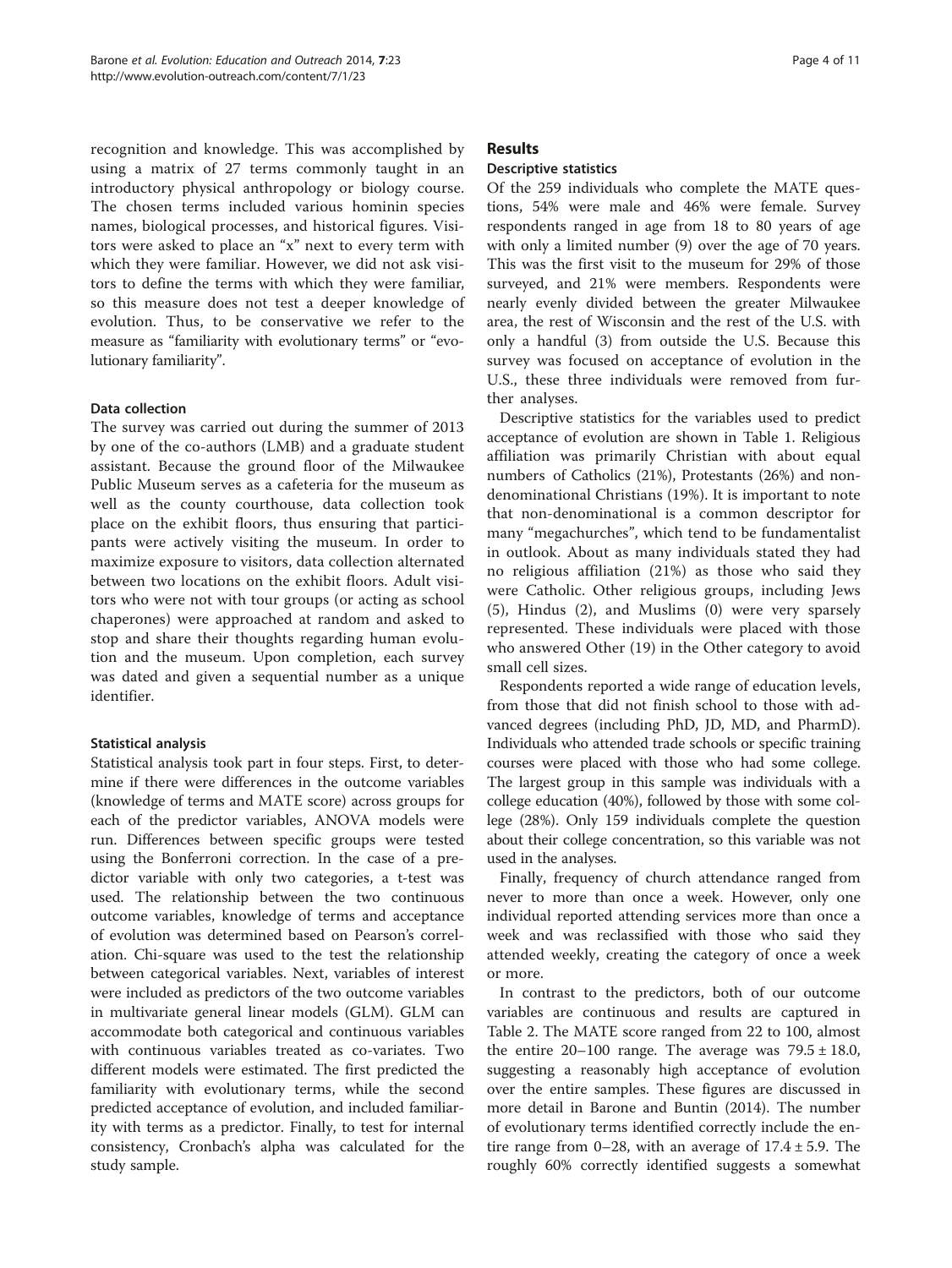<span id="page-4-0"></span>Table 1 Descriptive statistics for predictor variables

| Variable                | Category          | Number         |
|-------------------------|-------------------|----------------|
| Age (years)             | $18 - 29$         | 82             |
|                         | $30 - 40$         | 64             |
|                         | $41 - 50$         | 53             |
|                         | $51 - 60$         | 24             |
|                         | $61 - 70$         | 25             |
|                         | $71 - 80$         | 9              |
|                         | <b>Total</b>      | 257            |
| Residence               |                   |                |
|                         | Greater Milwaukee | 92             |
|                         | Rest of Wisconsin | 91             |
|                         | Other States      | 73             |
|                         | Outside U.S.      | 3              |
|                         | <b>Total</b>      | 259            |
| <b>Education</b>        |                   |                |
|                         | Some high school  | $\overline{4}$ |
|                         | HS diploma/GED    | 23             |
|                         | Some college      | 72             |
|                         | College graduate  | 102            |
|                         | Master's degree   | 47             |
|                         | Advanced degree   | 10             |
|                         | <b>Total</b>      | 258            |
| Religion                |                   |                |
|                         | Catholic          | 44             |
|                         | Protestant        | 55             |
|                         | Christian         | 40             |
|                         | Other             | 26             |
|                         | None              | 44             |
|                         | <b>Total</b>      | 209            |
| Freq. Church Attendance |                   |                |
|                         | Never             | 57             |
|                         | Rarely            | 90             |
|                         | Monthly           | 27             |
|                         | Weekly            | 68             |
|                         | > Once/week       | 12             |
|                         | <b>Total</b>      | 254            |

| Table 2 Descriptive statistics for outcome variables |  |  |  |  |
|------------------------------------------------------|--|--|--|--|
|------------------------------------------------------|--|--|--|--|

| Variable                           | Ν   | Mean | Std. deviation | Range      |
|------------------------------------|-----|------|----------------|------------|
| Knowledge of<br>evolutionary terms | 259 | 174  | 59             | $0 - 28$   |
| MATE score                         | 259 | 79 7 | 178            | $22 - 100$ |

lower familiarity with evolutionary terms than acceptance of evolution.

Because the MATE has not been used previously in the museum context, we tested Cronbach's alpha as a measure of device reliability and internal consistency. For our sample, Cronbach's alpha is .96, indicating strong internal validity. The two previous developmental studies of the MATE among high school teachers (Rutledge and Warden [1999\)](#page-10-0), and university students (Rutledge and Sadler [2007](#page-10-0)) had similar alpha values (.98 and .94, respectively). This calculation suggests that the MATE, while developed for a formal educational setting, works similarly in informal educational venues.

# Predictors of evolutionary familiarity and acceptance of evolution

Figures [2a](#page-6-0)-c show the relationship between predictor variables and the MATE score for the predictor variables of interest. MATE scores show a clear difference across religious affiliation (df = 4,204; F = 17.8; p < .0.001). Figure [2](#page-6-0)a illustrates that non-denominational Christians in particular show the lowest acceptance of evolution, confirmed by post-hoc group comparison in the ANOVA analysis.

MATE scores show a monotonic increase with educa-tion level, as illustrated in Figure [2b](#page-6-0) (df =  $5,252$ ; F =  $3.85$ ; p = 0.002). Post-hoc comparison showed that MATE scores for those with a master's degree were significantly greater than participants with some college ( $p = 0.030$ ). In contrast, MATE scores showed a monotonic decline with the frequency of church attendance, seen in Figure [2](#page-6-0)c (df = 4, 249;  $F = 17.9$ ;  $p < 0.001$ ).

Compared to acceptance of evolution, our measure of evolutionary familiarity showed fewer significant differences with regard to our predictors. Familiarity with evolutionary terms did not differ significantly across reli-gious affiliation (Figure [3a](#page-8-0)) (df = 4, 204; F = 1.81; p = 0.13) or frequency of services attended (Figure [3b](#page-8-0)) ( $df = 4$ , 249;  $F = 2.0$ ; p = 0.09). There were no significant post-hoc group differences for either of these two variables. However, familiarity with evolutionary terms did differ across levels of education (Figure [3c](#page-8-0)) (df =  $5,252$  F =  $3.56$  P = 0.004). Post-hoc groups comparisons show a difference in knowledge of evolutionary terms between those with high school education or equivalent and those with a college degree ( $p = 0.022$ ) or a master's degree ( $p = 0.02$ ). Education levels did not differ by religious affiliation (df =208;  $\chi^2$  = 11.0; p = 0.95), or by frequency of attending services (df = 253;  $\chi^2$  = 16.6; p = 0.095). In contrast, frequency of attending services varies significantly by religious affiliation (df = 207;  $\chi^2$  = 99.54; p < 0.001).

Considering the control variables, none predicted the MATE score; age  $(df = 5,251, F = 0.36; p = 0.88)$ , sex  $(n = 250; F = 1.1; p = 0.69)$ , museum membership  $(n = 240;$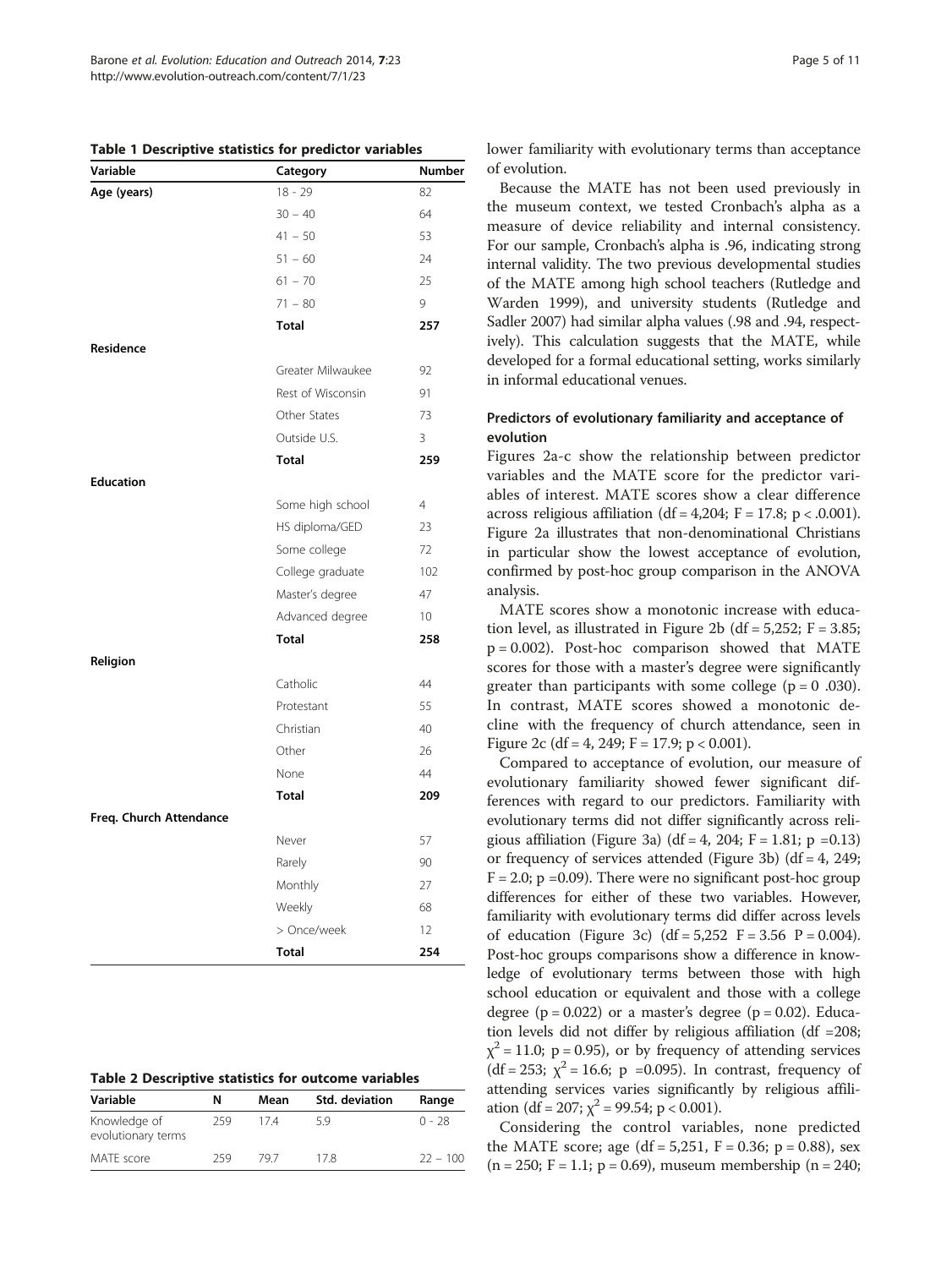Barone et al. Evolution: Education and Outreach 2014, 7:23 Page 6 of 11 http://www.evolution-outreach.com/content/7/1/23

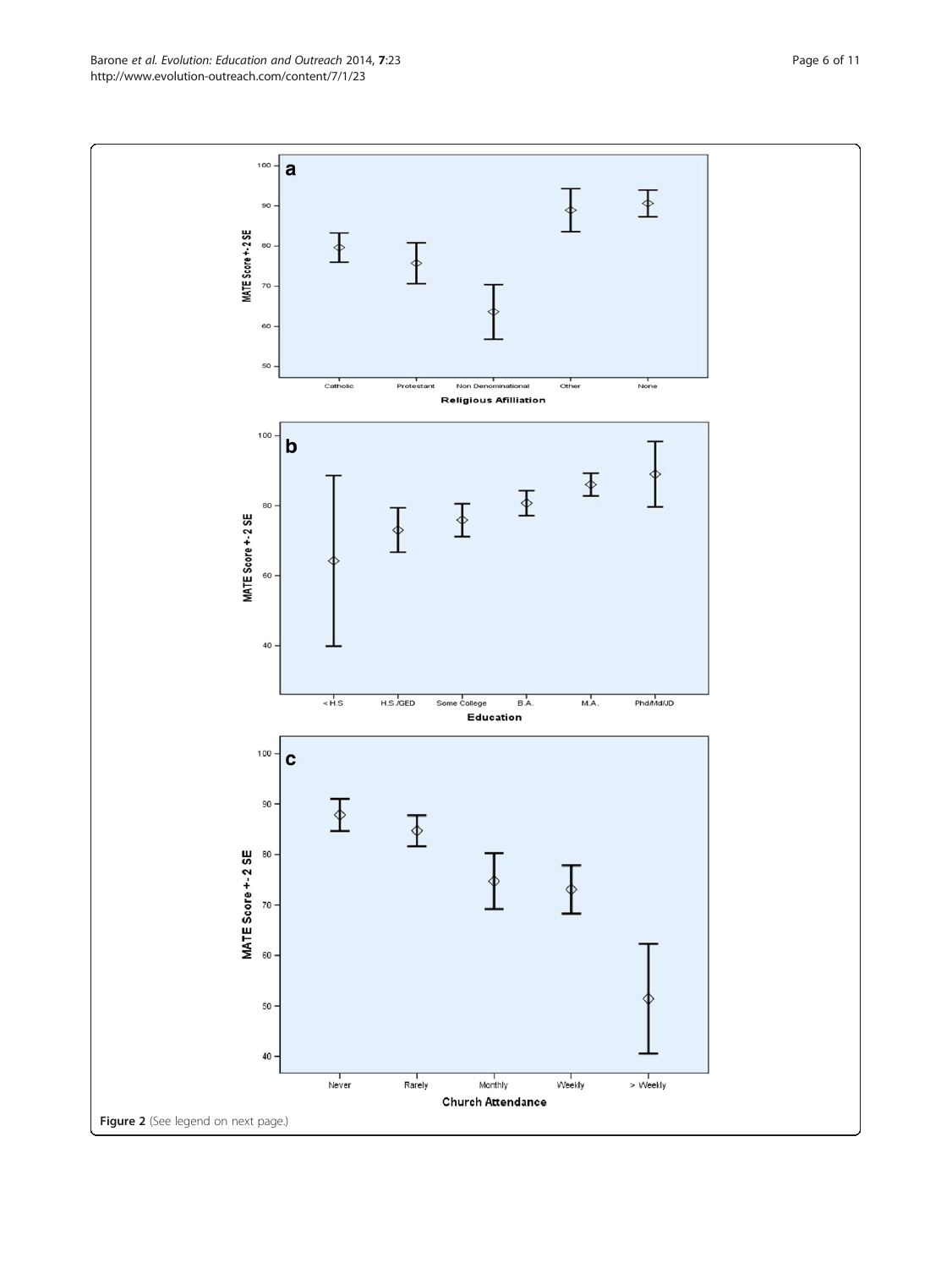#### <span id="page-6-0"></span>(See figure on previous page.)

Figure 2 Acceptance of evolution by major predictors. 2a: MATE Score by Religious Affiliation. Note the clear difference between the 3 Christian denominations vs. other and no religion groups. See text for statistical analysis. 2b: MATE Score by Education. The average MATE score increases steadily with increasing education. Note the wide range of variation among those who have not completed high school. See text for statistical analysis. 2c: MATE Score by Church Attendance. Acceptance of religion decreases with increasing frequency of church attendance. The effect is most pronounced for the group that attends church weekly or more. See text for statistical analysis.

 $F = 0.32$ ;  $p = 0.57$ ) and first time visitor to the museum  $(n = 254; F = 0.21; p = 0.65)$ . However, MATE scores did show a difference across residence groups (df 2,253;  $F =$ 3.9;  $p = 0.022$ ). Post-hoc contrasts showed that visitors from outside of Wisconsin had a higher acceptance score than those from the Milwaukee area ( $p = .009$ ) but not compared to those from Wisconsin more generally  $(p = .069)$ .

For familiarity with evolutionary terms, age  $(df = 5,251;$  $F = 0.47$ ;  $p = 0.48$ ), sex  $(n = 250$ ;  $F = 0.67$ ;  $p = 0.41$ ) and whether the individual was a first time visitor to the museum (n = 255;  $F = 0.61$ ; p = 0.44) were not significant predictors, while museum membership  $(n = 240;$  $F = 4.29$ ;  $p = 0.04$ ) was. Familiarity with evolutionary terms was not related to residence  $(df = 2,249; F = 2.0;$  $p = 0.09$ ). Knowledge of evolutionary terms and the MATE score were significantly related ( $n = 259$ ;  $r = 0.40$ ;  $p < 0.01$ ).

# Multivariate predictors of familiarity with evolutionary terms and acceptance of evolution

The results of the multivariate GLM models for familiarity with evolutionary terms and acceptance of evolution are displayed in Tables [3](#page-8-0) and [4,](#page-8-0) respectively. Education level, religious affiliation, and frequency of attending services were included as predictors of interest, while residence was included as a control. For familiarity with evolutionary terms (Table [3\)](#page-8-0), when all variables are included in the model, 11% percent of the variance is explained. Education level  $(F = 4.01; p = 0.002)$  and religious denomination  $(f = 2.45; p = 0.045)$  are significant independent predictors. Interactions between each of the predictors were tested. None of the interactions were significant, and so none of these was included in the final model.

For acceptance of evolution (Table [4\)](#page-8-0), when education level, religious affiliation, frequency of attending services, and familiarity with evolutionary terms are include in the model 47% of the variance is explained. All of the variables included, except residence, were highly significant. Again, interactions between each of the predictors were tested. None of the interactions was significant, and none of them was included in the final model.

When the same models for familiarity with evolutionary terms and acceptance of evolution were run recoding religious affiliation into "non-denominational Christians" and "all others", the basic results (not shown) are similar. For familiarity with evolutionary terms, 6% of the variance was explained, and education level alone was an independent predictor of knowledge of terms. For acceptance of evolution, 47% of the variance was explained and education level, religious affiliation, frequency of attending services, and knowledge of evolutionary terms were all significant predictors.

#### **Discussion**

The results presented here indicate that religious affiliation, church attendance and educational attainment are predictors of evolutionary acceptance in a museum-going population, consistent with previous findings regarding predictors of evolution acceptance among the U.S. general population (Heddy and Nadelson [2012,](#page-10-0) Mazur [2004](#page-10-0)) Previous studies of museum patrons have found that museum visitors tend to be more accepting of evolution than the general public (Spiegel et al. [2006,](#page-10-0) Stein and Storksdieck [2005\)](#page-10-0), yet even with the high MATE scores (average = 78.5) exhibited in our data (discussed at length in Barone and Buntin [2014](#page-10-0)), predictors of knowledge and acceptance of evolution are similar to other populations (Heddy and Nadelson [2012](#page-10-0), Mazur [2004](#page-10-0)). Interestingly, both the Heddy and Nadelson ([2012\)](#page-10-0) and Mazur ([2004\)](#page-10-0) studies of the U.S. general population used variations on a single statement ("Human beings evolved from earlier species of animals".) to determine acceptance of evolution. In contrast, we used the 20 item MATE questionnaire, a multifaceted measure of evolution acceptance. As such our results strengthen the general conclusion that both education and religion play major roles in acceptance of evolution in the U.S.

Furthermore, our results support our hypothesis, outlined in Figure [1,](#page-2-0) that education and religion represent largely separate pathways in the acceptance of evolution among the U.S. public. Critical to this hypothesis was the finding that religious denomination or frequency of church attendance was not associated with educational attainment. This means that neither factor has an effect on evolutionary knowledge through an association with educational attainment. However, as expected, educational attainment was significantly related to familiarity with evolutionary terms, and familiarity with evolutionary terms was significantly related to acceptance of evolution.

The fact that educational level predicted the MATE score independent of specific knowledge of evolutionary terms suggests that the effects of education on the acceptance of evolution include factors beyond simply knowledge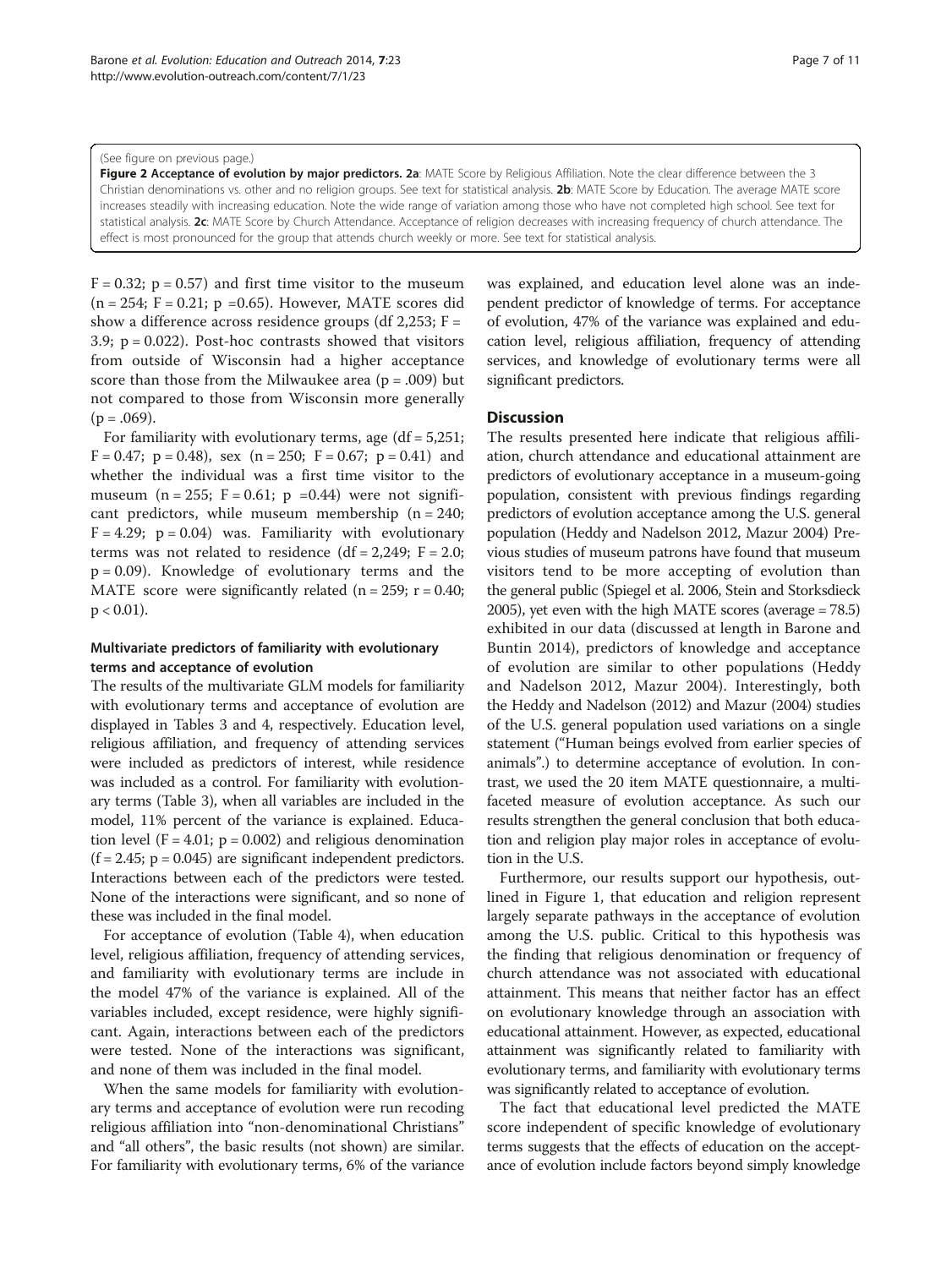Barone et al. Evolution: Education and Outreach 2014, 7:23 Page 8 of 11 http://www.evolution-outreach.com/content/7/1/23

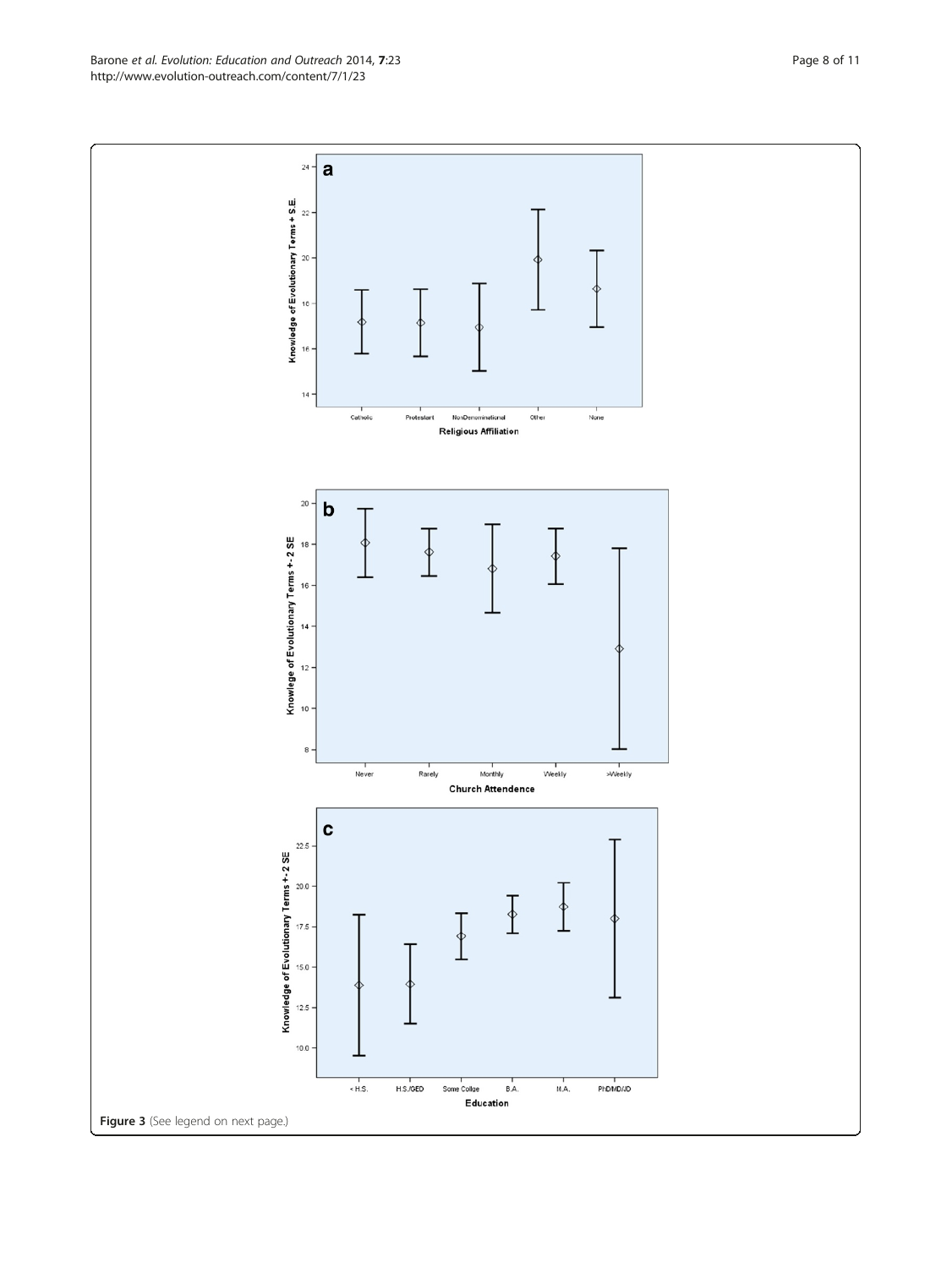#### <span id="page-8-0"></span>(See figure on previous page.)

Figure 3 Knowledge of evolutionary terms by major predictors. 3a: Knowledge of Evolutionary Terms by Religious Affiliation. Note the apparent difference between the 3 groups with Christian Affiliations and those without. See text for statistical analysis. 3b: Knowledge of Evolutionary Terms by Frequency of Church Attendance. Note that group which attends services once or more per week not only have a lower average but a much wider range. See text for statistical analysis. 3c: Knowledge of Evolutionary Terms by Level of Education. Note the general increase in knowledge of evolutionary terms with more education, and the deviation from the trend in the most educated group.

of or familiarity with evolution. It may be best to think of education as indexing exposure to evolution rather than strictly formal learning. For instance, Hawley et al. [\(2011](#page-10-0)) found that among a sample of Kansas college students, exposure to evolution outside of the classroom such as visiting natural history museums, reading, or viewing evolution in the popular media is positively related to evolutionary knowledge.

Turning to religion, our results suggest that religious denomination, but not frequency of attending services, does have a slight effect on knowledge of evolutionary terms. Interestingly, this effect did not appear to be driven by the most fundamentalist group in our study, the non-denominational Christians. They showed no significant differences in knowledge of evolutionary terms relative to the other religious denominations in the bivariate analyses. On the other hand, the effect of religious denomination on acceptance of evolution is reflected in the lower MATE scores of Christians vs. non-Christians, but in particular the substantially lower scores on the MATE in the non-denominational Christians relative to all the other religious denominations.

Mazur ([2004](#page-10-0)) points out that Catholicism is a liberal religion with regard to evolution, ever since Pope John Paul II declared evolution compatible with Christian faith in 1996. On the other hand, involvement with fundamentalist Christian religion involves exposure to messages inherently contrary to evolution. In particular for those who believe in the Bible as a source of scientific fact, such as young-earth creationists, evolution is in direct conflict with their beliefs. It would be appear to be among these individuals that knowledge about evolution does not lead to acceptance. In the terms of Evans and Lane [\(2011\)](#page-10-0) they are not susceptible to the impact of evolutionary knowledge. In fact, while education may increase knowledge of evolution, it may have a polarizing effect on evolutionary

Table 3 Multivariate predictors of outcome variables – knowledge of evolutionary terms

| Predictor              | F                        | p     |
|------------------------|--------------------------|-------|
| Residence              | 0.61                     | 0.54  |
| <b>Fducation level</b> | 4.09                     | 0.007 |
| Religious denomination | 2.45                     | 0.045 |
| Freg. services         | 1.71                     | 0.15  |
|                        | Model overall adj. $R^2$ | 0.11  |
|                        | N                        | 203   |
|                        |                          |       |

acceptance, driving such individuals even further into a non-accepting stance on evolution (Baker [2013](#page-10-0)).

As Hamilton ([2011a](#page-10-0), [2011b\)](#page-10-0) has pointed out with regard to climate change, the availability of anti-scientific arguments via TV, radio and web, means that those who are ideologically opposed to evolution for religious reasons can find support to maintain their point of view in the face of evidence to the contrary. Unfortunately, our study did not include variables such as creationist thinking that might have allowed us to consider more specifically how religious denominations vary in their ideological stance toward evolution.

# Study limitations

The results presented here have several limitations, most notably in terms of the sample and the simplicity of the measures used. Our sample size is relatively small and represents visitors to the Milwaukee Public Museum, a selected group that does not represent the general public. Our sample is more likely to claim religious affiliation (21%) than the population of Wisconsin (16%) (Pew Research Religion and Public Life Project [2013\)](#page-10-0). In addition, the 1.6% of respondents who reported less than a high school education is substantially lower than the 9.8% of Wisconsin residents and the 14.3% of United States residents who reported not completing high school by the age of 25 (United States Census Bureau [2014](#page-10-0)). However, the Milwaukee Public Museum is not simply a natural history museum, but includes local history as well. Thus patrons are more educated than the general public, but may not be considered exclusively science and/or nature fans.

The MATE itself is not without its shortcomings. Some of the questions are almost too simplistic. For

| Table 4 Multivariate predictors of outcome variables - |  |  |
|--------------------------------------------------------|--|--|
| <b>MATE</b> score                                      |  |  |

| Predictor              | F                        | р       |
|------------------------|--------------------------|---------|
| Residence              | 2.38                     | 0.10    |
| <b>Education level</b> | 3.43                     | 0.005   |
| Religious denomination | 8.89                     | < 0.001 |
| Freg. services         | 8.01                     | < 0.001 |
| Fvol. terms            | 12.890                   | < 0.001 |
|                        | Model overall adj. $R^2$ | 0.47    |
|                        | N                        | 203     |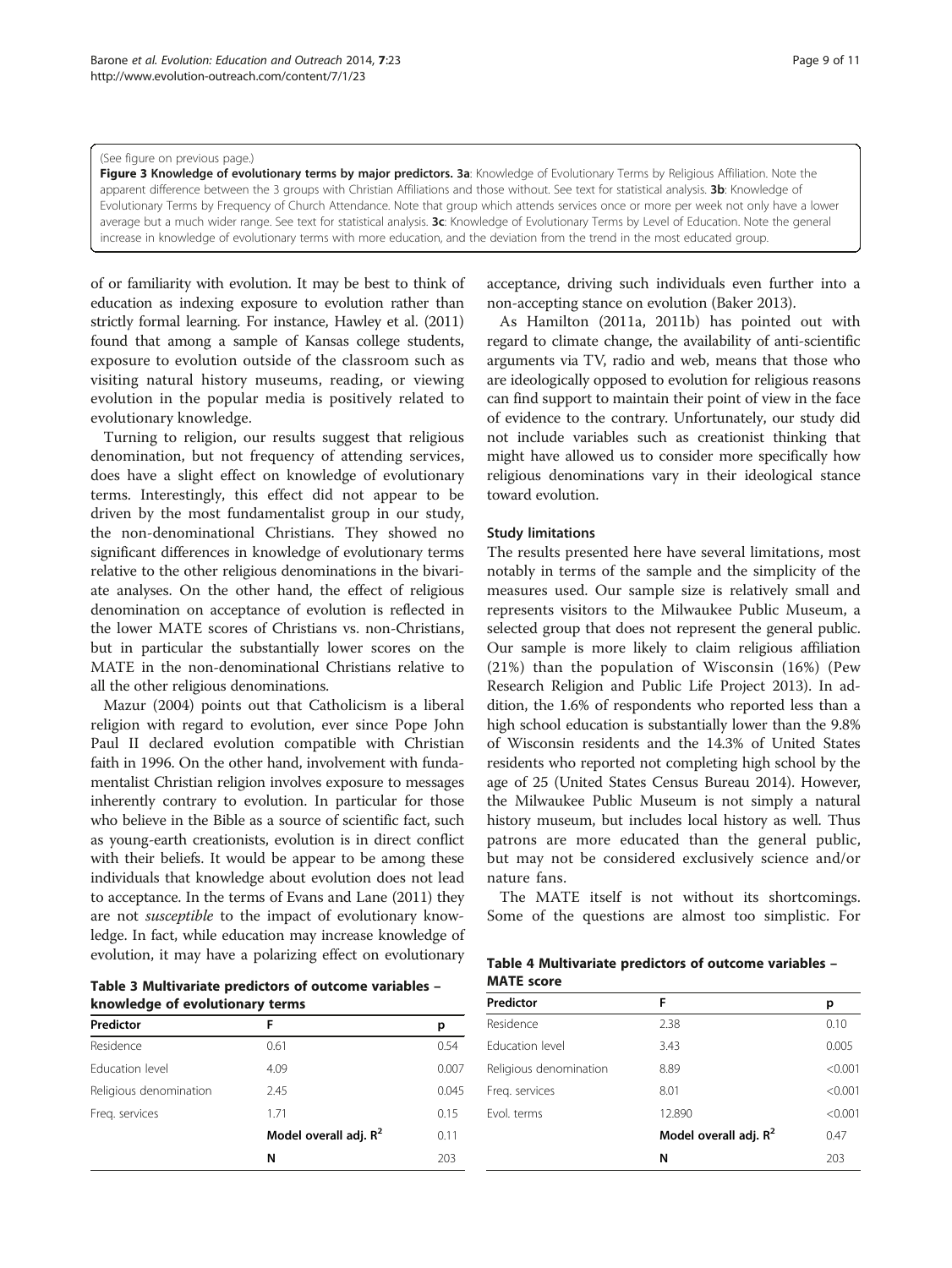example, item 15 reads "Humans exist today in essentially the same form in which they always have". The scoring instructions make it clear that this item is ostensibly included to identify an individual's belief in special creation. However, for individuals with advanced knowledge of anthropology or biology, this question may present problems as it is dependent on an unclear definition of "human". The response to this question, therefore, is linked to whether the individual is considering simply Homo sapiens or the entire hominin lineage, thus potentially leading to an answer which indicates a belief in special creation rather than acceptance of human evolution.

These faults appear to have minimal impact on our results, but they do suggest that a more extensive instrument of evolutionary acceptance, such as the EALS (Hawley [2011](#page-10-0)) or the EALS short from (Short and Hawley [2012\)](#page-10-0) can useful in exploring the details of evolutionary acceptance. Whether these rather extensive questionnaires (the long version of the EALS has 104 questions; short version 62) can be effectively employed in a museum context remains to be seen.

Finally, while our measure of evolutionary acceptance is extensive compared to those used in previous studies of the general public, our list of predictors is not extensive. Our study did not include data on political views, adherence to the Bible as a source of scientific information, trust in science, or personality characteristics, all of which have been demonstrated as predictors of evolution acceptance (Hawley et al. [2011,](#page-10-0) Mazur [2004\)](#page-10-0). Such information would be helpful in understanding whether the effects of fundamentalist religion represent a specific religiously based rejection of evolution or a more general anti-science world view (Gauchat [2008](#page-10-0)). Indeed, previous studies have indicated that religious rejection of evolution and distrust of the scientific community are linked to one another (Evans [2011, 2013](#page-10-0)), particularly as a result of the perceived moral and social implications of Darwinian evolution.

## Implications and future research

Our finding that the MATE is a reliable and consistent measure of evolution acceptance can be useful to museum staff in planning, exhibition and programming decisions with their institutions. Vetting the MATE in one museum population provides a clear and relatively simple method that other museums can use to assess how accepting their patrons are of evolution in general. As we noted previously, even the 5 minute time investment in our survey may mean that some museum patrons will not complete the survey. But being aware that the MATE can produce meaningful results should encourage museum staff to invest the time and effort to gather such information.

For instance, such information would allow museum staff to anticipate possible controversies about exhibits about evolution in the planning stage. More specifically, the MATE can be useful in assessing the effectiveness of single programs, displays and exhibits in changing visitors' attitudes towards evolution. Spiegel et al. ([2012](#page-10-0)) concluded, based on 30 adults and 34 children, that a single visit to an evolution exhibit can have a positive impact on individual's understanding of specific evolutionary concepts. A similar before and after design using the MATE would allow for an assessment of changes in general evolutionary attitudes in a larger sample of museum visitors.

Additionally, the successful use of the MATE in an American natural history museum suggests that it can be used to investigation international variation among museum populations. As noted previously, the United States ranks relatively low in evolution acceptance among industrialized countries (Miller et al. [2006\)](#page-10-0). While museum populations tend to be more accepting of evolutionary theory in general, it is unclear how museum populations vary on an international level. Earlier work by Abraham-Silver and Kisiel [\(2008](#page-10-0)) indicates that rejection of evolutionary theory is slightly lower among international museumgoers than among Americans. The MATE could easily be used to expand this body of knowledge, giving researchers and educators a glimpse into international variation in evolution acceptance among museumgoers.

# Conclusion

In conclusion our results suggest that the MATE can be effectively employed in informal educational venues such as museums in addition to the more formal education venues where it has been employed in the past. Our results also suggest that both religion and education are fundamentally important predictors of acceptance of evolution in a museum population, consistent with earlier finding for the general public. Collection of additional measures such as exposure to anti-evolution messages, personality traits and political views can help to provide a more complete picture of exactly how these two important factors lead to acceptance or rejection of evolution, particularly in the museum setting.

#### Competing interests

The authors declare no competing interests, financial or otherwise.

#### Authors' contributions

LMB designed the study, carried out the data collection and helped to write the manuscript. BCC performed the statistical analyses and helped to write the manuscript. AJP helped to write the manuscript. All authors read and approved the final manuscript.